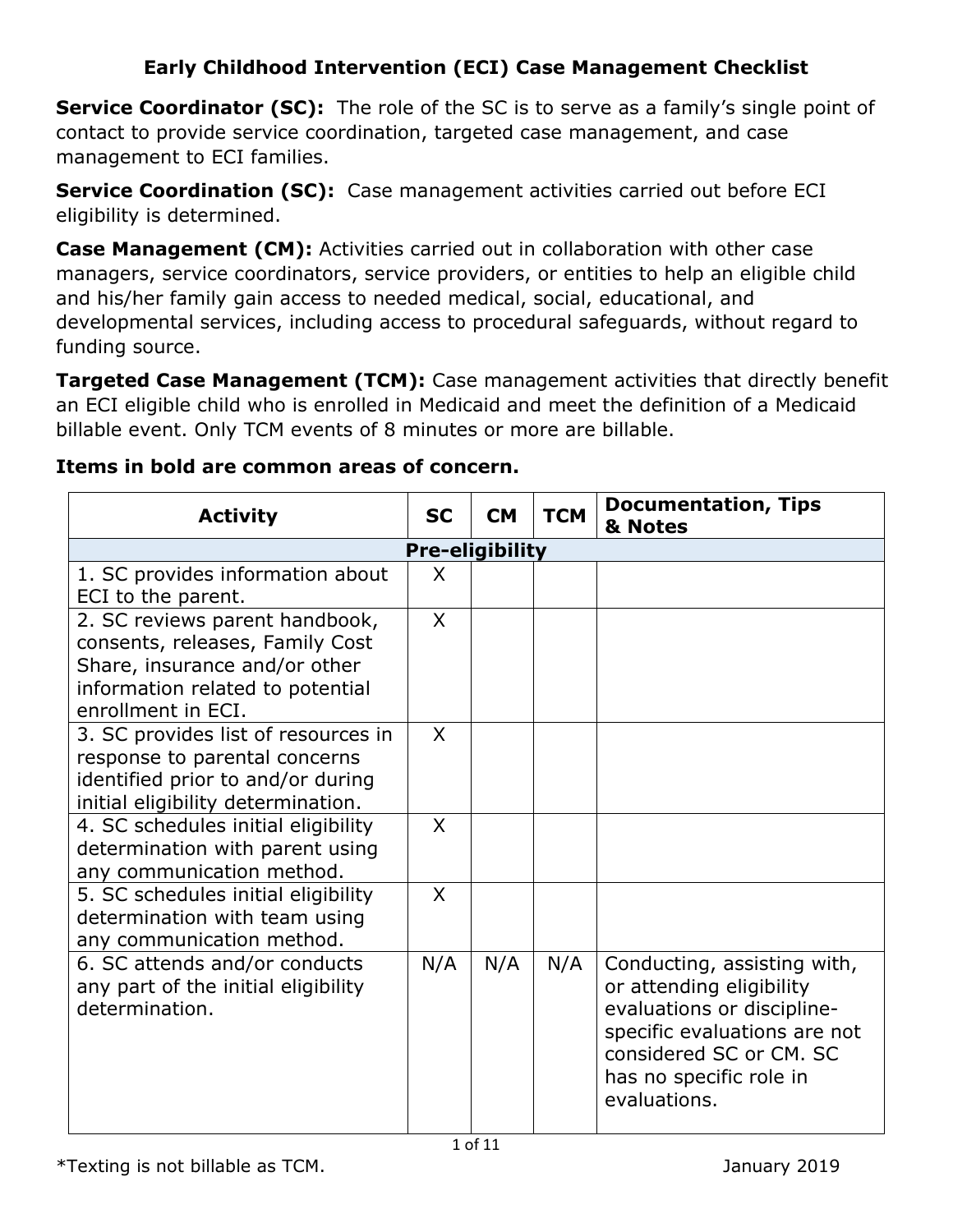| <b>Activity</b>                                                                                                                                            | <b>SC</b>                       | <b>CM</b>                   | <b>TCM</b>   | <b>Documentation, Tips</b><br>& Notes                                                                                                                                                                                                                                                                                                                                                                                                                              |  |  |  |  |
|------------------------------------------------------------------------------------------------------------------------------------------------------------|---------------------------------|-----------------------------|--------------|--------------------------------------------------------------------------------------------------------------------------------------------------------------------------------------------------------------------------------------------------------------------------------------------------------------------------------------------------------------------------------------------------------------------------------------------------------------------|--|--|--|--|
|                                                                                                                                                            | <b>Initial IFSP Development</b> |                             |              |                                                                                                                                                                                                                                                                                                                                                                                                                                                                    |  |  |  |  |
| 1. SC schedules Initial<br>Individualized Family Service Plan<br>(IFSP) with team (parent not<br>present).                                                 |                                 | X                           |              |                                                                                                                                                                                                                                                                                                                                                                                                                                                                    |  |  |  |  |
| 2. SC schedules Initial IFSP with<br>parent face to face or by phone*.                                                                                     |                                 |                             | $\mathsf{X}$ | This is not TCM if the IFSP<br>meeting was scheduled<br>before eligibility was<br>determined.                                                                                                                                                                                                                                                                                                                                                                      |  |  |  |  |
| 3. SC participates in Initial IFSP<br>discussion of Present Levels of<br>Development (PLOD), needs<br>assessment, outcomes, service<br>grid, etc.          |                                 |                             | $\mathsf{X}$ | Documentation supports<br>TCM: record includes<br>completed IFSP and notes<br>reflecting SC facilitated and<br>participated in development<br>of the IFSP.                                                                                                                                                                                                                                                                                                         |  |  |  |  |
|                                                                                                                                                            |                                 | <b>Periodic Review (PR)</b> |              |                                                                                                                                                                                                                                                                                                                                                                                                                                                                    |  |  |  |  |
| 1. SC schedules periodic review<br>with parent by email, text, or<br>leaving a message.                                                                    |                                 | X                           |              | TCM must be face-to-face or<br>by phone*. Although this is<br>not TCM, it should be<br>documented in the record.                                                                                                                                                                                                                                                                                                                                                   |  |  |  |  |
| 2. SC schedules periodic review<br>with the parent face to face or by<br>phone*, include time contacting<br>team members in the presence of<br>the parent. |                                 |                             | X            |                                                                                                                                                                                                                                                                                                                                                                                                                                                                    |  |  |  |  |
| 3. SC schedules periodic review<br>with team, not in presence of<br>parent.                                                                                |                                 | X                           |              |                                                                                                                                                                                                                                                                                                                                                                                                                                                                    |  |  |  |  |
| 4. SC conducts periodic review.                                                                                                                            |                                 |                             | $\mathsf{X}$ | Documentation should<br>support the amount of time<br>spent conducting the PR.<br>Reflect monitoring of the<br>IFSP to ensure services<br>remain effective, services<br>were delivered as planned,<br>or describe which services<br>were not delivered and why.<br>List newly identified needs,<br>including developmental<br>needs, or if there were no<br>new needs identified,<br>indicate so. If new<br>outcome(s), document and<br>list them, and make sure a |  |  |  |  |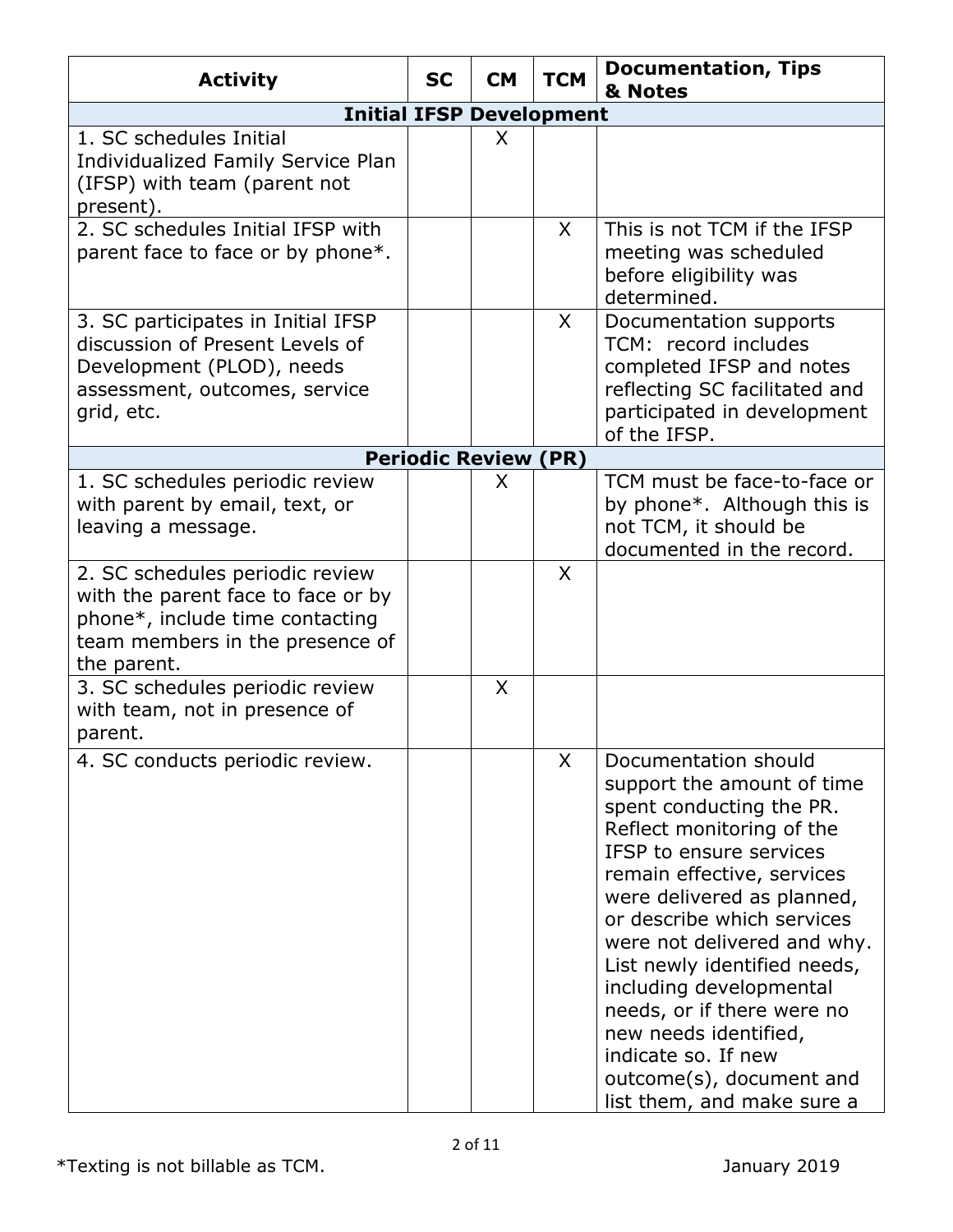| <b>Activity</b>                                                                                                                                                                                                          | <b>SC</b> | <b>CM</b>          | <b>TCM</b> | <b>Documentation, Tips</b><br>& Notes                                                                                                                                                                                                                                                                              |
|--------------------------------------------------------------------------------------------------------------------------------------------------------------------------------------------------------------------------|-----------|--------------------|------------|--------------------------------------------------------------------------------------------------------------------------------------------------------------------------------------------------------------------------------------------------------------------------------------------------------------------|
|                                                                                                                                                                                                                          |           |                    |            | corresponding need is<br>identified. Note changes in<br>resources, medical, natural<br>environment. Complete the<br>Services Grid.                                                                                                                                                                                 |
|                                                                                                                                                                                                                          |           | <b>Evaluations</b> |            |                                                                                                                                                                                                                                                                                                                    |
| 1. SC schedules post-IFSP<br>(discipline specific) evaluation(s)<br>with parent/routine caregiver face<br>to face or by phone* to see if new<br>services are needed (e.g. ST, OT,<br>PT, CO).                            |           |                    | X          | Can only bill TCM for<br>scheduling one time even if<br>the evaluation is later<br>rescheduled.                                                                                                                                                                                                                    |
| 2. SC schedules post-IFSP<br>(discipline specific) evaluation(s)<br>with parent/routine caregiver face<br>to face or by phone* to see if<br>outcomes/services need to be<br>changed (service is already<br>happening).   |           |                    | X          | Can only bill TCM for<br>scheduling one time even if<br>the evaluation is later<br>rescheduled.                                                                                                                                                                                                                    |
| 3. SC attends the post-IFSP<br>(discipline specific) evaluation<br>with the parent/routine<br>caregiver.                                                                                                                 | N/A       | N/A                | N/A        | <b>Conducting, assisting</b><br>with, or attending<br>eligibility evaluations or<br>discipline-specific<br>evaluations are not<br>considered CM. SC has<br>no specific role in<br>evaluations. However, if<br>new needs are identified<br>as a result of the<br>evaluation, there may be<br>opportunities for TCM. |
| 4. SC present with service<br>provider to discuss with<br>parent the post-IFSP<br>(discipline specific)<br>evaluation, review results and<br>recommendations for new<br>outcomes and/or changes to<br>existing services. |           | X                  |            | <b>Service provider</b><br>discussion with parent is<br>part of the evaluation<br>process and is not TCM<br>billable, even if the SC is<br>present. Any changes in<br>IFSP service type,<br>intensity, or frequency go<br>into the periodic review.                                                                |
| <b>Annual/Eligibility Re-determination</b>                                                                                                                                                                               |           |                    |            |                                                                                                                                                                                                                                                                                                                    |
| 1. SC schedules eligibility re-<br>determination with parent face to<br>face or by phone*.                                                                                                                               |           |                    | X          | This is considered<br>coordinating the<br>performance of evaluations.<br>Can only bill TCM for                                                                                                                                                                                                                     |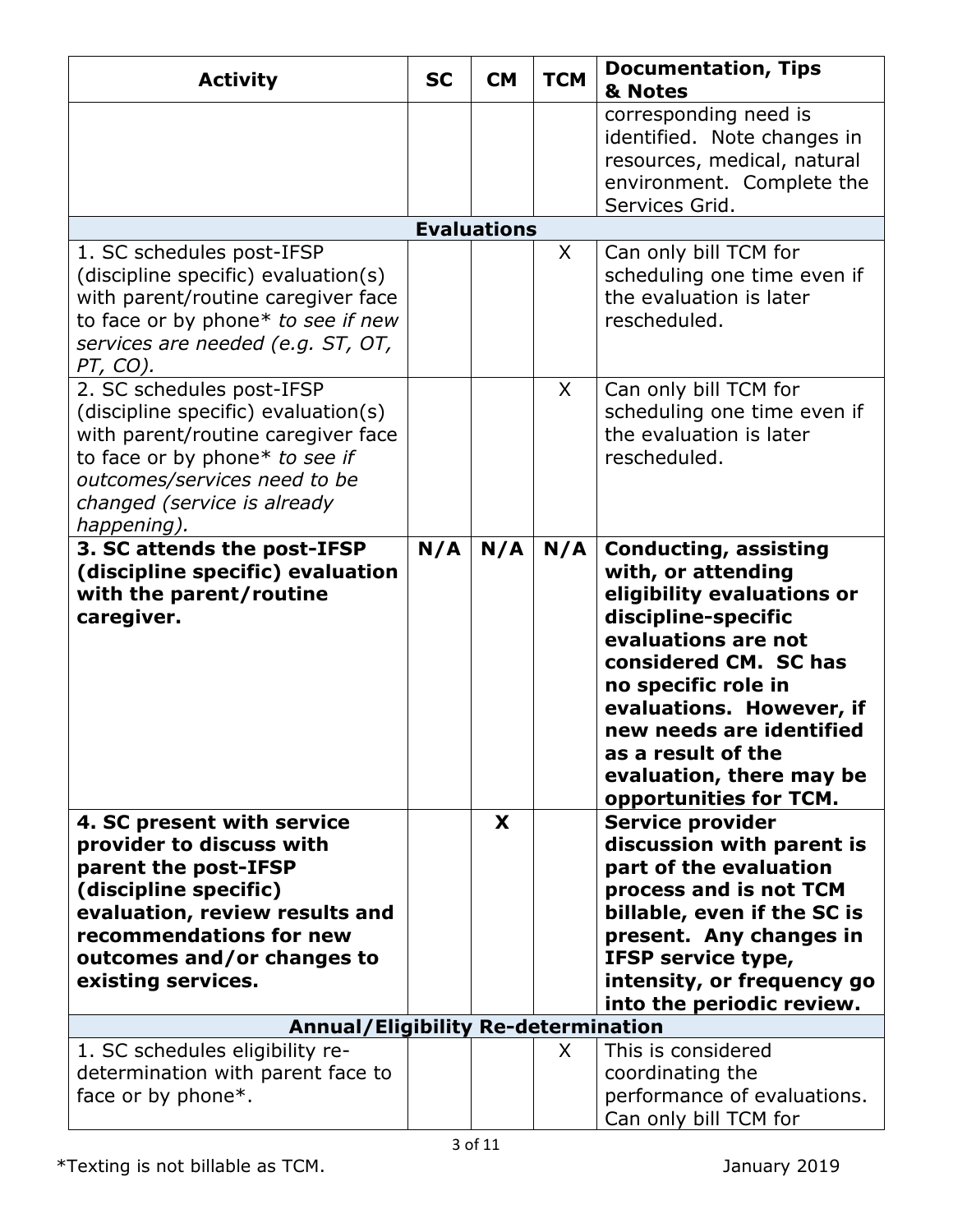| <b>Activity</b>                                                                                                                                                                                                                                                                                                                                                                                  | <b>SC</b> | <b>CM</b> | <b>TCM</b>   | <b>Documentation, Tips</b><br>& Notes                                                                                                                                                                                                                                                                                                                                                                                                                                          |
|--------------------------------------------------------------------------------------------------------------------------------------------------------------------------------------------------------------------------------------------------------------------------------------------------------------------------------------------------------------------------------------------------|-----------|-----------|--------------|--------------------------------------------------------------------------------------------------------------------------------------------------------------------------------------------------------------------------------------------------------------------------------------------------------------------------------------------------------------------------------------------------------------------------------------------------------------------------------|
|                                                                                                                                                                                                                                                                                                                                                                                                  |           |           |              | scheduling one time even if<br>the evaluation is later<br>rescheduled.                                                                                                                                                                                                                                                                                                                                                                                                         |
| 2. SC is present for or<br>conducts any part of eligibility<br>re-determination.                                                                                                                                                                                                                                                                                                                 | N/A       | N/A       | N/A          | <b>Conducting, assisting</b><br>with, or attending<br>eligibility evaluations or<br>discipline-specific<br>evaluations are not<br>considered CM. SC has<br>no specific role in<br>evaluations. However, if<br>new needs are identified<br>as a result of the<br>evaluation, there may be<br>opportunities for TCM.                                                                                                                                                             |
| 3. SC schedules IFSP meeting<br>following eligibility re-<br>determination with parent face to<br>face or by phone*.                                                                                                                                                                                                                                                                             |           |           | X            |                                                                                                                                                                                                                                                                                                                                                                                                                                                                                |
| 4. SC conducts the meeting for<br>annual review of the IFSP.                                                                                                                                                                                                                                                                                                                                     |           |           | X            |                                                                                                                                                                                                                                                                                                                                                                                                                                                                                |
| <b>Examples of Case Management Outside of the IFSP Meeting</b>                                                                                                                                                                                                                                                                                                                                   |           |           |              |                                                                                                                                                                                                                                                                                                                                                                                                                                                                                |
| 1. SC discusses adding or<br>changing ECI services with parent<br>face to face or by phone.                                                                                                                                                                                                                                                                                                      |           |           | X            |                                                                                                                                                                                                                                                                                                                                                                                                                                                                                |
| 2. SC gives parent list of<br>resources to meet a need<br>documented on the IFSP or in a<br>progress note (for example;<br>daycare centers or pediatricians<br>taking Medicaid), either face-to-<br>face or phone*. Guides parent on<br>how to make a choice (such as<br>what questions to ask). SC offers<br>to help parent make calls, visit<br>the various options, or complete<br>paperwork. |           |           | $\mathsf{X}$ | <b>State the identified</b><br>$need(s)$ , the resources<br>and how they will benefit<br>the child. Handing<br>parents a list does not<br>qualify as TCM. TCM<br>involves:<br><b>1.discussing various</b><br>options,<br>2. discussing how to<br>contact the resource,<br>3. discussing information<br>the parent may need to<br>provide,<br>4. brainstorming<br>questions that may be<br>helpful for the parent to<br>ask.<br>Some families may not<br>need much help; others |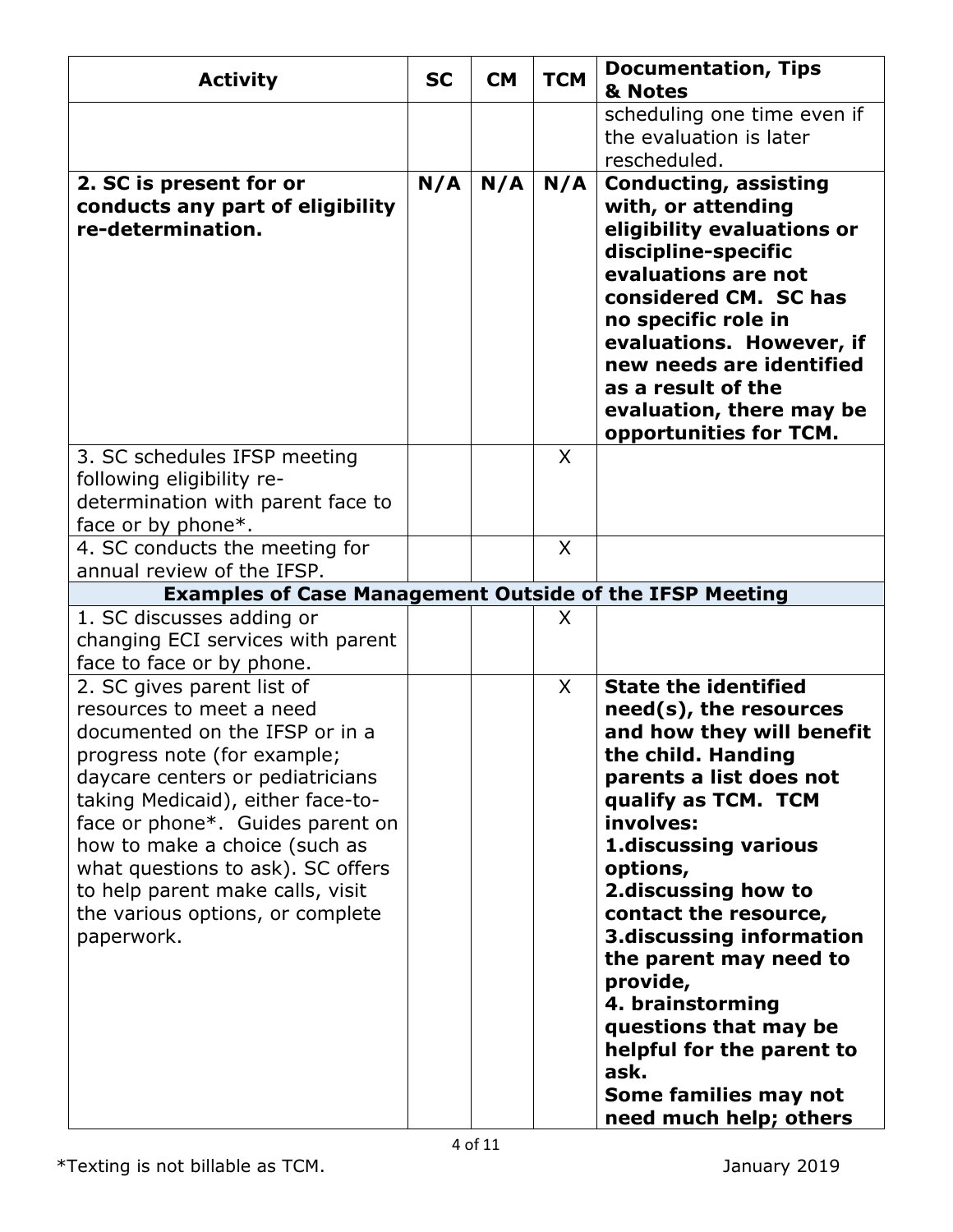| <b>Activity</b>                                                                                                                                                                                                                                                                                                                                                                                                        | <b>SC</b> | <b>CM</b> | <b>TCM</b>   | <b>Documentation, Tips</b><br>& Notes                                                                                                                                                                                                                                                                                                                                                                                   |
|------------------------------------------------------------------------------------------------------------------------------------------------------------------------------------------------------------------------------------------------------------------------------------------------------------------------------------------------------------------------------------------------------------------------|-----------|-----------|--------------|-------------------------------------------------------------------------------------------------------------------------------------------------------------------------------------------------------------------------------------------------------------------------------------------------------------------------------------------------------------------------------------------------------------------------|
|                                                                                                                                                                                                                                                                                                                                                                                                                        |           |           |              | may need a lot of help.<br>Tailor level of help to the<br>needs of the parent, offer<br>to provide more help if<br>needed. Document the<br>discussion with the<br>parent, identifying the<br>need being addressed,<br>which should be<br>documented in either the<br>IFSP or progress notes,<br>as well as the support<br>the SC provided. Be sure<br>the documentation<br>supports the amount of<br>time being billed. |
| 3. SC discusses resources offered<br>by ECI, such as respite,<br>transportation, etc. with parent<br>face to face or by phone*.                                                                                                                                                                                                                                                                                        |           |           | X.           | Clearly state the identified<br>need(s), the resources and<br>how they will benefit the<br>child.                                                                                                                                                                                                                                                                                                                       |
| 4. SC discusses with parent face<br>to face or by phone* the need to<br>arrange a referral to a medical<br>specialist, and/or assists the<br>parent in calling the child's<br>primary care physician for a<br>referral.                                                                                                                                                                                                |           |           | $\mathsf{X}$ | Document discussion and<br>assistance provided. Be sure<br>the referral is tied to a need<br>identified in the IFSP or a<br>progress note.                                                                                                                                                                                                                                                                              |
| 5. SC follows up with parent,<br>either face to face or by phone*,<br>to see if referral has been made<br>and an appointment has been<br>scheduled. SC offers to help<br>parent come up with questions<br>for the doctor, find<br>transportation, or if parent needs<br>help advocating for child or<br>understanding complex medical<br>information, attends appointment<br>with family and discusses with<br>doctor. |           |           | $\mathsf{X}$ | Document discussion and<br>assistance provided, as well<br>as any assistance offered,<br>even if family declines<br>assistance. This does not<br>include travel to and from<br>the appointment or sitting in<br>waiting rooms.                                                                                                                                                                                          |
| 6. SC gives parent phone number<br>for advocacy organizations or<br>support groups, either face to<br>face or by phone*, and discusses<br>potential benefits of the groups.                                                                                                                                                                                                                                            |           |           | X            | Document conversation with<br>parent, include parent<br>concerns, and explain need<br>for contact phone number<br>which is to meet an                                                                                                                                                                                                                                                                                   |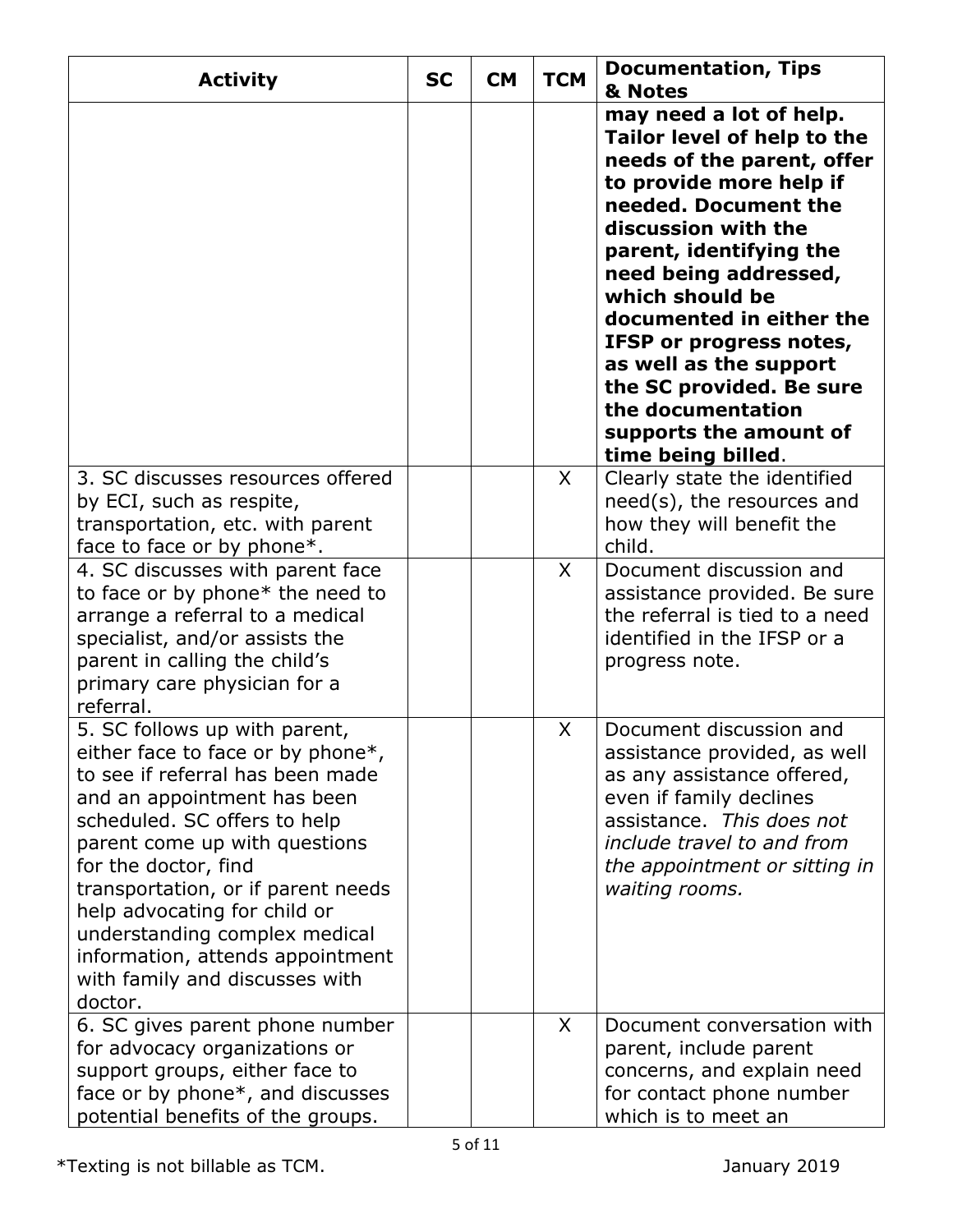| <b>Activity</b>                                                                                                                                                                                  | <b>SC</b> | <b>CM</b> | <b>TCM</b>   | <b>Documentation, Tips</b><br>& Notes                                                                                                                                                                                                                                                                                                                                  |
|--------------------------------------------------------------------------------------------------------------------------------------------------------------------------------------------------|-----------|-----------|--------------|------------------------------------------------------------------------------------------------------------------------------------------------------------------------------------------------------------------------------------------------------------------------------------------------------------------------------------------------------------------------|
| SC offers to help parent contact<br>organizations, develop list of<br>questions, and/or gather<br>information parent may need to<br>bring.                                                       |           |           |              | identified outcome on IFSP<br>or in a progress note.<br>Document your offers to<br>help, even if offers were<br>declined.                                                                                                                                                                                                                                              |
| 7. SC talks with parent face to<br>face or by phone*, to<br>determine if planned services<br>were delivered, and child has<br>received all services or<br>attempts were made to<br>reschedule.   |           | X         |              | <b>Monitoring the IFSP for</b><br>effectiveness is more<br>than a cursory<br>discussion. The<br>information about<br>delivery of services could<br>be determined by a<br>review of the child's<br>record and does not<br>require a call to the<br>family, unless record<br>review reveals family is<br>not receiving services per<br>the IFSP.                         |
| 8. SC talks with parent face to<br>face or by phone*, planned<br>services were not delivered per<br>IFSP, and no attempt to<br>reschedule is documented.                                         |           |           | X            | If record review and/or<br>parent discussion reveals<br>the family is not receiving<br>services per the IFSP and<br>the SC makes contact with<br>service providers in the<br>presence of the parent, this<br>would be billable as TCM.                                                                                                                                 |
| 9. SC contacts parent face to<br>face or by phone* to see how<br>services are going, what's<br>new, how the child is<br>progressing relative to<br>outcomes.<br>10. SC talks with parent face to |           | X         | $\mathsf{X}$ | Simply checking in and<br>asking cursory questions<br>may be case<br>management, but is not<br><b>TCM. TCM involves</b><br>probing questions to see<br>if needs are being<br>adequately met, and if<br>there are any new needs.<br>See item #10 in this<br>section to see how the<br>same topics, covered in<br>greater detail, can be<br>TCM.<br><b>Document this</b> |
| face or by phone* to see if<br>planned services were delivered,<br>services are meeting child and                                                                                                |           |           |              | conversation in enough<br>detail to show you are<br>not asking every family                                                                                                                                                                                                                                                                                            |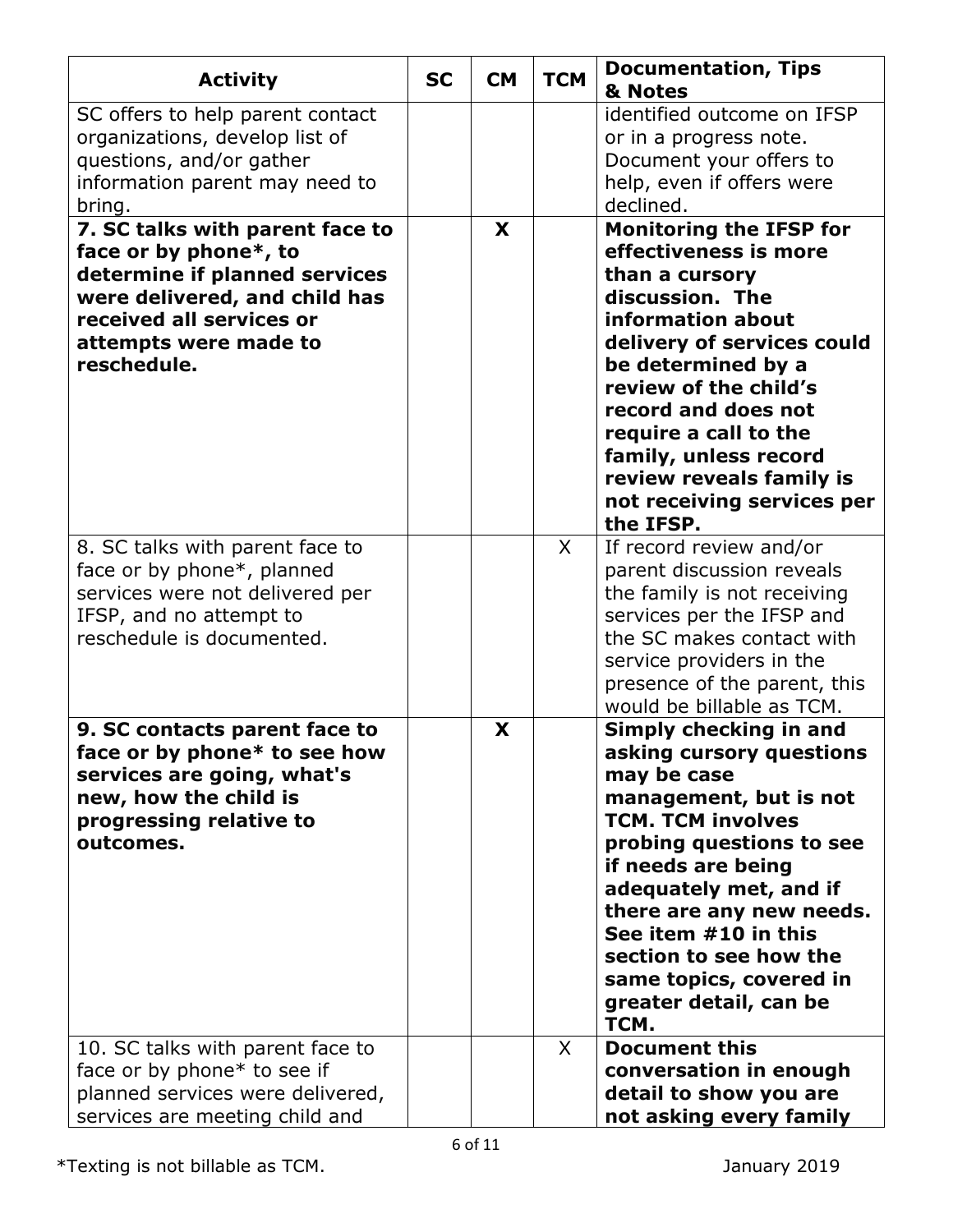| <b>Activity</b>                   | <b>SC</b> | <b>CM</b> | <b>TCM</b> | <b>Documentation, Tips</b>    |
|-----------------------------------|-----------|-----------|------------|-------------------------------|
|                                   |           |           |            | & Notes                       |
| family's needs, if parent feels   |           |           |            | the same questions, and       |
| child is making adequate progress |           |           |            | that probing questions        |
| toward outcomes, and if           |           |           |            | elicit whether previously     |
| strategies suggested by providers |           |           |            | identified needs are          |
| are helpful and easy to           |           |           |            | being met, and whether        |
| implement. SC should also ask if  |           |           |            | any new needs have            |
| parent has noted progress or      |           |           |            | emerged. Some examples        |
| delays in areas not addressed     |           |           |            | of these questions include:   |
| with outcomes or services,        |           |           |            | Are the services helpful?     |
| including social-emotional        |           |           |            | Why or why not? Tell me       |
| development, and if there are any |           |           |            | about your child's progress.  |
| new social service or medical     |           |           |            | What new skills are you       |
| needs. If new needs are           |           |           |            | seeing? Is she progressing    |
| identified, SC should document    |           |           |            | as much as you think she      |
| plan to help meet those needs.    |           |           |            | should? Are there some        |
|                                   |           |           |            | skills you need more help     |
|                                   |           |           |            | with? Are you able to         |
|                                   |           |           |            | implement the strategies      |
|                                   |           |           |            | the EIS and/or therapists     |
|                                   |           |           |            | are showing you? Are there    |
|                                   |           |           |            | barriers or challenges?       |
|                                   |           |           |            | This type of discussion may   |
|                                   |           |           |            | need to be more frequent      |
|                                   |           |           |            | with some families than with  |
|                                   |           |           |            | others. A "monthly            |
|                                   |           |           |            | monitoring" is not            |
|                                   |           |           |            | medically necessary for       |
|                                   |           |           |            | all families and is not a     |
|                                   |           |           |            | requirement. The              |
|                                   |           |           |            | discussion should be tailored |
|                                   |           |           |            | to each individual family. If |
|                                   |           |           |            | child has met some            |
|                                   |           |           |            | outcomes, but is still        |
|                                   |           |           |            | delayed, SC may help family   |
|                                   |           |           |            | develop new outcomes and      |
|                                   |           |           |            | document these. SC should     |
|                                   |           |           |            | also document how he will     |
|                                   |           |           |            | inform other team             |
|                                   |           |           |            | members. If new               |
|                                   |           |           |            | developmental needs are       |
|                                   |           |           |            | identified, which may         |
|                                   |           |           |            | require new services, the SC  |
|                                   |           |           |            | should document scheduling    |
|                                   |           |           |            | necessary discipline-specific |
|                                   |           |           |            | assessments and scheduling    |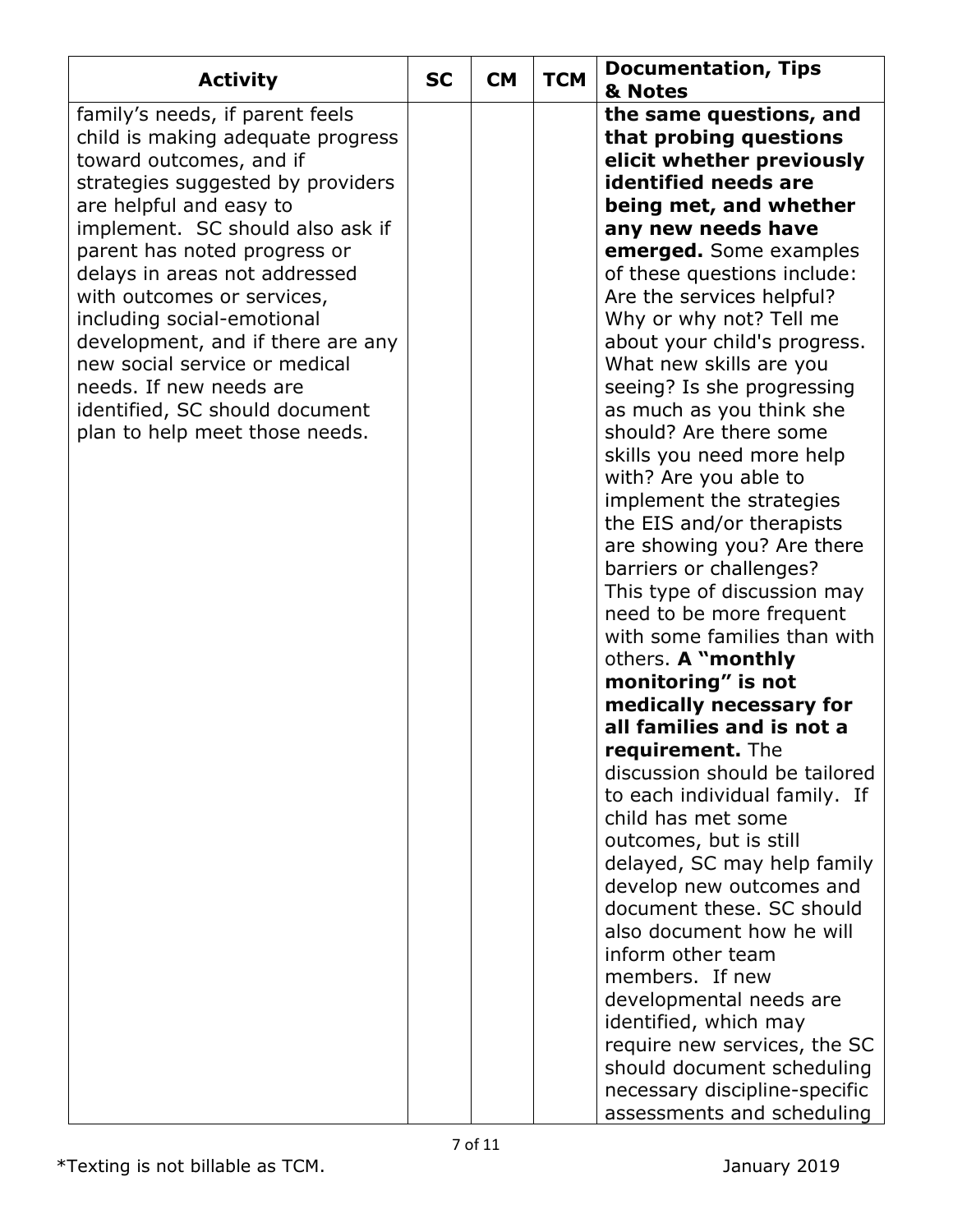| <b>Activity</b>                                                                                                                                                                                        | <b>SC</b> | <b>CM</b> | <b>TCM</b>   | <b>Documentation, Tips</b><br>& Notes                                                                                                                                                                                                                                                                                                                                                                                                                 |
|--------------------------------------------------------------------------------------------------------------------------------------------------------------------------------------------------------|-----------|-----------|--------------|-------------------------------------------------------------------------------------------------------------------------------------------------------------------------------------------------------------------------------------------------------------------------------------------------------------------------------------------------------------------------------------------------------------------------------------------------------|
|                                                                                                                                                                                                        |           |           |              | a Periodic Review if changes<br>in services are needed. If<br>parent and SC believe child<br>may meet developmental<br>proficiency, this should be<br>documented, as well as SC's<br>plan to gather information<br>from other team members<br>to see if they are in<br>agreement.                                                                                                                                                                     |
| 11. SC discusses resource with<br>parent face to face or by phone*<br>and the resource directly benefits<br>the child.                                                                                 |           |           | $\mathsf{X}$ | Clearly state the resource<br>and how it will directly<br>benefit the child if it is to be<br>counted as TCM. If the<br>resource is a church that<br>provides formula for the<br>child, this would be a direct<br>benefit for the child and is<br>billable as a TCM activity.                                                                                                                                                                         |
| 12. SC discusses resource with<br>parent and the resource directly<br>benefits the child and other family<br>members.                                                                                  |           |           | $\mathsf{X}$ | If the resource directly<br>benefits the entire family,<br>including the child, it is<br>TCM. For example, if the<br>resource is for paying rent,<br>this benefits other family<br>members, and also directly<br>benefits the child.                                                                                                                                                                                                                  |
| 13. SC provides parent with<br>resources that help other family<br>members, but may only indirectly<br>benefit the child, (for example,<br>GED classes, or substance abuse<br>treatment for a parent). |           | X         |              | Although referrals to<br>services that do not directly<br>benefit the child are not<br>TCM, they are important<br>components of case<br>management, and should be<br>documented. If the referral<br>is of a personal nature (for<br>example, substance abuse<br>treatment or marital<br>counseling), it is<br>unnecessary to document in<br>detail. You may say<br>something like, "Assisted<br>parent with referrals related<br>to personal issues." |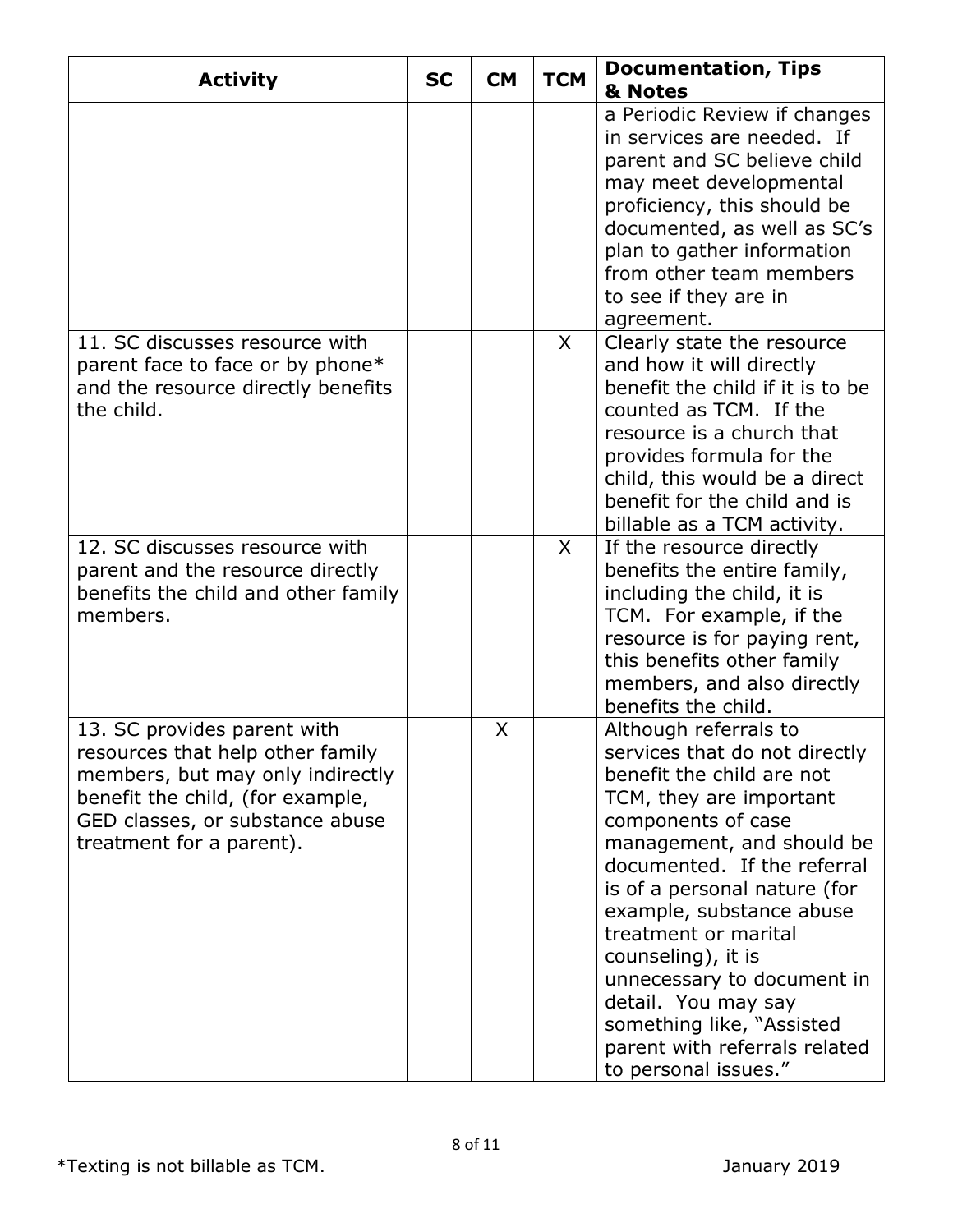| <b>Activity</b>                                                                                                                                                                                                                  | <b>SC</b> | <b>CM</b> | <b>TCM</b>   | <b>Documentation, Tips</b><br>& Notes                                                                                                                                                                                                            |
|----------------------------------------------------------------------------------------------------------------------------------------------------------------------------------------------------------------------------------|-----------|-----------|--------------|--------------------------------------------------------------------------------------------------------------------------------------------------------------------------------------------------------------------------------------------------|
| 14. SC discusses resource with<br>parent, but parent does not want<br>it added to the note.                                                                                                                                      |           | X         |              | All TCM activities must be<br>documented if they are<br>going to be billed as TCM.<br>See item 13 for information<br>about documenting sensitive<br>information with parent<br>agreement.                                                        |
| 15. SC arranges for translation<br>services without the parent<br>present.                                                                                                                                                       |           | X         |              | All billable TCM events must<br>include the parent.                                                                                                                                                                                              |
| 16. SC arranges for translation<br>services with the parent present.                                                                                                                                                             |           |           | $\mathsf{X}$ | Arranging for translation<br>must be of direct benefit to<br>the child. For example,<br>setting up translation so a<br>parent can enroll in night<br>school is not TCM, but<br>arranging for translation at<br>a child's neurology clinic is.    |
| 17. SC discusses child progress,<br>clinical or medical needs, any<br>changes with child and family,<br>etc. with ECI team members or<br>providers from other programs<br>who co-serve the child, without<br>the parent present. |           | X         |              | Although discussions among<br>team members in parent's<br>absence are not TCM, they<br>are critical in ensuring<br>children are making<br>progress, and should be<br>documented.                                                                 |
| 18. SC reviews documentation by<br>other team members in the<br>child's ECI file.                                                                                                                                                |           | X         |              | Although reviewing other<br>team members'<br>documentation is not TCM,<br>this is an important SC<br>responsibility. It helps<br>ensure services are provided<br>per the IFSP, and that<br>services are meeting the<br>child and family's needs. |
| 19. SC calls resource (doctor,<br>food bank, etc.) for parent but<br>not with parent.                                                                                                                                            |           | X         |              |                                                                                                                                                                                                                                                  |
| 20. SC emails, texts, or leaves<br>message with team to discuss<br>anything child-related.                                                                                                                                       |           | X         |              | Although this activity is not<br>billable, it's important<br>preparation for SC to have<br>these team discussions to<br>help her/him plan next<br>steps in helping the<br>child/family.                                                          |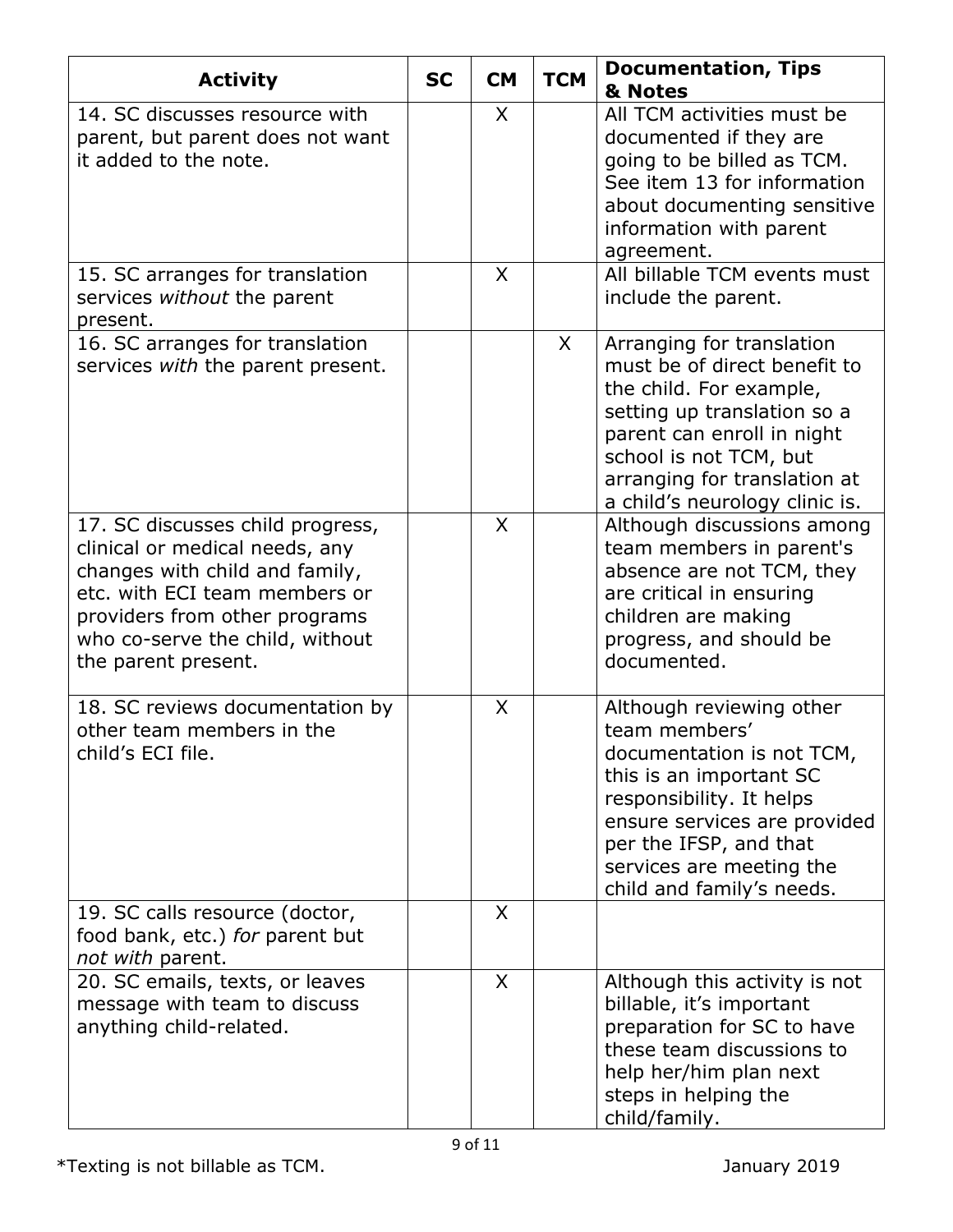| <b>Activity</b>                                                                                                                                                                                                                                                                                               | <b>SC</b> | <b>CM</b>         | <b>TCM</b> | <b>Documentation, Tips</b><br>& Notes                                                                                                                                                                                                                                                                                                                            |
|---------------------------------------------------------------------------------------------------------------------------------------------------------------------------------------------------------------------------------------------------------------------------------------------------------------|-----------|-------------------|------------|------------------------------------------------------------------------------------------------------------------------------------------------------------------------------------------------------------------------------------------------------------------------------------------------------------------------------------------------------------------|
| 21. SC emails, texts, or leaves                                                                                                                                                                                                                                                                               |           | X                 |            | TCM must be face to face or                                                                                                                                                                                                                                                                                                                                      |
| message for parent for any                                                                                                                                                                                                                                                                                    |           |                   |            | by phone*. Any                                                                                                                                                                                                                                                                                                                                                   |
| reason.                                                                                                                                                                                                                                                                                                       |           |                   |            | communication with parent                                                                                                                                                                                                                                                                                                                                        |
|                                                                                                                                                                                                                                                                                                               |           |                   |            | via texting is not billable as<br>TCM.                                                                                                                                                                                                                                                                                                                           |
| 22. SC attends child's doctor visit<br>with parent to help parent<br>understand recommendations. SC<br>must demonstrate that she<br>was there to help parent<br>understand or access<br>services; just attending is not<br>enough.                                                                            |           |                   | $\sf X$    | Discussion with physician<br>and family should be<br>documented, as well as the<br>SC's role in the discussion,<br>and how it is related to a<br>need identified in IFSP or in<br>a progress note. Only time<br>spent in discussion with<br>physician and family is TCM.<br>Transportation time or time<br>in the waiting room should<br>not be included in time |
|                                                                                                                                                                                                                                                                                                               |           |                   |            | billed.                                                                                                                                                                                                                                                                                                                                                          |
| 23. SC assists family with<br>accessing or maintaining Medicaid<br>coverage.                                                                                                                                                                                                                                  | N/A       | N/A               | N/A        | Assisting with Medicaid is<br>not considered SC, CM, or<br>TCM, but is a valuable<br>service, and falls within the<br>duties of the SC.                                                                                                                                                                                                                          |
|                                                                                                                                                                                                                                                                                                               |           | <b>Transition</b> |            |                                                                                                                                                                                                                                                                                                                                                                  |
| 1. SC discusses transition steps<br>and schedules transition<br>conference with parent face to<br>face or by phone*. Part of the<br>discussion should include details<br>about other transition settings<br>such as Head Start, day care,<br>private educational setting, home<br>school, or private therapy. |           |                   | X          |                                                                                                                                                                                                                                                                                                                                                                  |
| 2. SC schedules transition<br>conference with third party (LEA,<br>Headstart, daycare, etc.) but not<br>in presence of the parent.                                                                                                                                                                            |           | $\sf X$           |            |                                                                                                                                                                                                                                                                                                                                                                  |
| 3. SC confirms transition<br>conference date with parent face<br>to face or by phone*.                                                                                                                                                                                                                        |           |                   | X          |                                                                                                                                                                                                                                                                                                                                                                  |
| 4. SC attends and participates in<br>transition conference with parent.                                                                                                                                                                                                                                       |           |                   | $\sf X$    | Documentation must reflect<br>participation and discussion<br>of the child's needs,<br>outcomes, strengths, etc.                                                                                                                                                                                                                                                 |